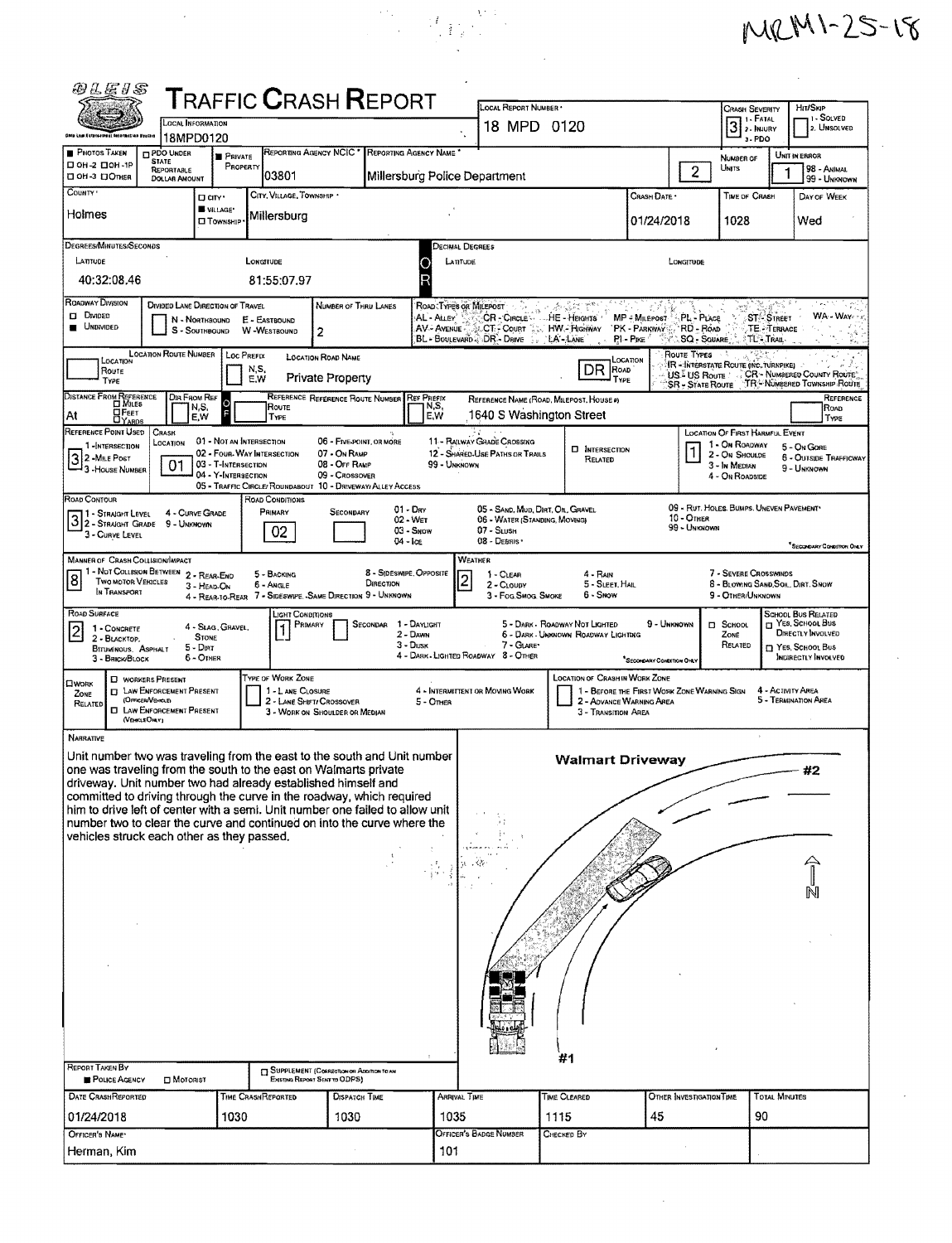| UNIT                                                                                                                                                          |                                                                                                         |                                                                                    |                            |                                                                          |                                                                               |                                                                                                                                                                                                  |                    |                                                                               |                                                                                  | LOCAL REPORT NUMBER                                                                                       |                                                                                                                                   |                                                                                                               |                                                                                                                              |  |  |
|---------------------------------------------------------------------------------------------------------------------------------------------------------------|---------------------------------------------------------------------------------------------------------|------------------------------------------------------------------------------------|----------------------------|--------------------------------------------------------------------------|-------------------------------------------------------------------------------|--------------------------------------------------------------------------------------------------------------------------------------------------------------------------------------------------|--------------------|-------------------------------------------------------------------------------|----------------------------------------------------------------------------------|-----------------------------------------------------------------------------------------------------------|-----------------------------------------------------------------------------------------------------------------------------------|---------------------------------------------------------------------------------------------------------------|------------------------------------------------------------------------------------------------------------------------------|--|--|
|                                                                                                                                                               |                                                                                                         |                                                                                    |                            |                                                                          |                                                                               |                                                                                                                                                                                                  |                    |                                                                               |                                                                                  |                                                                                                           |                                                                                                                                   | 18 MPD 0120                                                                                                   |                                                                                                                              |  |  |
| <b>UNIT NUMBER</b><br>OWNER NAME: LAST, FIRST, MIDDLE ( C SAME AS DRIVER )<br>Keyser, James, A<br>1                                                           |                                                                                                         |                                                                                    |                            |                                                                          |                                                                               |                                                                                                                                                                                                  |                    |                                                                               | OWNER PHONE NUMBER                                                               | <b>DAMAGE AREA</b><br><b>DAMAGE SCALE</b><br>FRONT                                                        |                                                                                                                                   |                                                                                                               |                                                                                                                              |  |  |
| OWNER ADDRESS: CITY, STATE, ZIP<br>SAME AS DRIVER)                                                                                                            |                                                                                                         |                                                                                    |                            |                                                                          |                                                                               | 740-502-9434                                                                                                                                                                                     |                    |                                                                               |                                                                                  |                                                                                                           |                                                                                                                                   | 2 <br>1 - None                                                                                                | □                                                                                                                            |  |  |
| 3948 SR60, Killbuck, OH, 44637                                                                                                                                |                                                                                                         |                                                                                    |                            |                                                                          |                                                                               |                                                                                                                                                                                                  |                    |                                                                               |                                                                                  |                                                                                                           |                                                                                                                                   | □                                                                                                             |                                                                                                                              |  |  |
| LP STATE LICENSE PLATE NUMBER                                                                                                                                 |                                                                                                         |                                                                                    |                            |                                                                          |                                                                               | <b>VEHICLE IDENTIFICATION NUMBER</b>                                                                                                                                                             |                    |                                                                               |                                                                                  |                                                                                                           | <b>HOCCUPANTS</b>                                                                                                                 | 2 - Minor                                                                                                     |                                                                                                                              |  |  |
| ОH<br>GXT2739                                                                                                                                                 |                                                                                                         |                                                                                    |                            |                                                                          | 1FAHP3H29CL424842                                                             |                                                                                                                                                                                                  |                    |                                                                               |                                                                                  |                                                                                                           | 1                                                                                                                                 | 3 - FUNCTIONAL                                                                                                | □<br>▫                                                                                                                       |  |  |
| VEHICLE YEAR<br>2012                                                                                                                                          | <b>VEHICLE MAKE</b><br>Ford                                                                             |                                                                                    |                            |                                                                          |                                                                               | <b>VEHICLE MODEL</b><br>Focus                                                                                                                                                                    |                    |                                                                               | <b>RED</b>                                                                       | <b>VEHICLE COLOR</b>                                                                                      |                                                                                                                                   | 4 - DISABLING                                                                                                 |                                                                                                                              |  |  |
| PROOF OF                                                                                                                                                      | <b>INSURANCE COMPANY</b>                                                                                |                                                                                    |                            |                                                                          |                                                                               | POLICY NUMBER                                                                                                                                                                                    |                    | Towgo By                                                                      |                                                                                  |                                                                                                           |                                                                                                                                   | 9 - UNKNOWN                                                                                                   | ם<br>□                                                                                                                       |  |  |
| <b>NSURANCE</b><br>Progressive<br>SHOWN                                                                                                                       |                                                                                                         |                                                                                    |                            |                                                                          | 914123855                                                                     |                                                                                                                                                                                                  |                    |                                                                               |                                                                                  |                                                                                                           |                                                                                                                                   |                                                                                                               |                                                                                                                              |  |  |
| CARRIER NAME, ADDRESS, CITY, STATE, ZIP                                                                                                                       |                                                                                                         |                                                                                    |                            |                                                                          |                                                                               |                                                                                                                                                                                                  |                    |                                                                               |                                                                                  |                                                                                                           |                                                                                                                                   |                                                                                                               | <b>CARRIER PHONE</b>                                                                                                         |  |  |
| US DOT                                                                                                                                                        |                                                                                                         | VEHICLE WEIGHT GVWR/GCWR                                                           |                            |                                                                          |                                                                               | DY TYPE<br>01 - No Cargo Body Type/Not Applicabl 09 - Pole<br>CARGO BODY TYPE                                                                                                                    |                    |                                                                               |                                                                                  |                                                                                                           | <b>TRAFFICWAY DESCRIPTION</b>                                                                                                     |                                                                                                               |                                                                                                                              |  |  |
| HM PLACARD ID NO.                                                                                                                                             |                                                                                                         |                                                                                    | 2 - 10,001 To 26,000 k LBS | 1 - LESS THAN OR EQUAL TO 10K LBS                                        | 01                                                                            | 02 - Bus/Van (9-15 Seats, Inc Driver) 10 - Cargo Tank                                                                                                                                            |                    |                                                                               |                                                                                  |                                                                                                           | 1 - Two-Way, Not Divided                                                                                                          |                                                                                                               | 2 - Two-Way, Not Divided, Continuous Left Turn Lane                                                                          |  |  |
|                                                                                                                                                               |                                                                                                         |                                                                                    | 3 - MORE THAN 26,000K LBS. |                                                                          |                                                                               | 03 - Bus (16+ Seats, Inc Driver)<br>04 - VEHICLE TOWING ANOTHER VEHICLE<br>05 - Logging                                                                                                          |                    | 11 - FLAT BED<br><b>12 - DuмP</b>                                             |                                                                                  |                                                                                                           |                                                                                                                                   | 3 - Two-Way, DMDED, UNPROTECTED (PAINTED OR GRASS >4FT.) MEDIA<br>4 - Two-Way, DMDED, POSITIVE MEDIAN BARRIER |                                                                                                                              |  |  |
|                                                                                                                                                               | <b>HM CLASS</b>                                                                                         | RELATED                                                                            | <b>HAZARDOUS MATERIAL</b>  |                                                                          | 06 - INTERMODAL CONTAINER CHASIS<br>07 - CARGO VAN/ENCLOSED BOX               |                                                                                                                                                                                                  |                    |                                                                               | 13 - CONCRETE MIXER<br><b>14 - AUTO TRANSPORTER</b><br>15 - GARBAGE / REFUSE     |                                                                                                           |                                                                                                                                   | 5 - ONE-WAY TRAFFICWAY                                                                                        |                                                                                                                              |  |  |
|                                                                                                                                                               | <b>NUMBER</b>                                                                                           |                                                                                    |                            |                                                                          |                                                                               | 08 - Grain, Chips, Gravel                                                                                                                                                                        |                    | 99 - OTHER/UNKNOWN                                                            |                                                                                  |                                                                                                           | <b>D</b> HIT / SKIP UNIT                                                                                                          |                                                                                                               |                                                                                                                              |  |  |
| NON-MOTORIST LOCATION PRIOR TO IMPACT                                                                                                                         |                                                                                                         | 01 - INTERSECTION - MARKED CROSSWAL                                                |                            | TYPE OF USE<br>1                                                         | UNIT TYPE                                                                     | 03                                                                                                                                                                                               |                    |                                                                               |                                                                                  |                                                                                                           |                                                                                                                                   |                                                                                                               | PASSENGER VEHICLES (LESS THAN 9 PASSENGERS MED/HEAVY TRUCKS OR COMBO UNITS > 10KLES BUS/VAM/LIMO(9 OR MORE INCLUDING DRIVER) |  |  |
|                                                                                                                                                               | 03 - INTERSECTION OTHER                                                                                 | 02 - INTERSECTION - NO CROSSWALK<br>04 - MIOBLOCK - MARKED CROSSWALK               |                            | 1 - PERSONAL                                                             |                                                                               | 01 - Sub-COMPACT<br>02 - COMPACT                                                                                                                                                                 |                    |                                                                               |                                                                                  |                                                                                                           | 14 - SINGLE UNIT TRUCK: 3+ AXLES                                                                                                  |                                                                                                               | 13 - SINGLE UNIT TRUCK OR VAN 2AXLE, 6 TIRES 21 - BUS/VAN (9-15 SEATS, INC DRIVER)<br>22 - Bus (16+ Seats, Inc Driver)       |  |  |
|                                                                                                                                                               | 06 - BICYCLE LANE                                                                                       | 05 - TRAVEL LANE - OTHER LOCATION                                                  |                            | 2 - COMMERCIAL                                                           |                                                                               | 99 - UNKNOWN 03 - MID SIZE<br>ов Ни/Sки<br>04 - FULL SIZE                                                                                                                                        |                    |                                                                               |                                                                                  |                                                                                                           | 15 - SINGLE UNIT TRUCK / TRAILER                                                                                                  | NON-MOTORIST<br>23 - ANIMAL WITH RIDER                                                                        |                                                                                                                              |  |  |
|                                                                                                                                                               | 07 - Shoulder/Roadside<br>08 - SIDEWALK                                                                 |                                                                                    |                            | 3 - GOVERNMENT                                                           | 05 - Minivan<br>06 - SPORT UTILITY VEHICLE<br>07 - Pickup                     |                                                                                                                                                                                                  |                    |                                                                               | 16 - TRUCK/TRACTOR (BOBTAIL)<br>17 - TRACTOR/SEMI-TRAILER<br>18 - TRACTOR/DOUBLE |                                                                                                           |                                                                                                                                   |                                                                                                               | 24 - ANIMAL WITH BUGGY, WAGON, SURREY<br>25 - BICYCLE/PEDACYCLIST                                                            |  |  |
|                                                                                                                                                               | 09 - MEDIAN CROSSING ISLAND<br>10 - DRIVE WAY ACCESS                                                    |                                                                                    |                            | D IN EMERGENCY<br>RESPONSE                                               | $08 - V_{AN}$<br>09 - MOTORCYCLE                                              |                                                                                                                                                                                                  |                    |                                                                               |                                                                                  | 26 - PEDESTRIAN/SKATER<br>19 - TRACTOR/TRIPLES<br>20 - OTHER MED/HEAVY VEHICLE<br>27 - OTHER NON-MOTORIST |                                                                                                                                   |                                                                                                               |                                                                                                                              |  |  |
|                                                                                                                                                               | 12 - Non-Trafficway area                                                                                | 11 - SHARED-USE PATH OR TRAIL                                                      |                            |                                                                          |                                                                               | 10 - MOTORIZED BICYCLE<br>HAS HM PLACARD<br>11 - SNOWMOBILE/ATV                                                                                                                                  |                    |                                                                               |                                                                                  |                                                                                                           |                                                                                                                                   |                                                                                                               |                                                                                                                              |  |  |
| <b>SPECIAL FUNCTION 01 - NONE</b>                                                                                                                             | 99 - OTHER/UNKNOWN                                                                                      |                                                                                    |                            | 09 - AMBULANCE                                                           |                                                                               | 12 - OTHER PASSENGER VEHICLE<br>17 - FARM VEHICLE                                                                                                                                                |                    | <b>MOST DAMAGED AREA</b>                                                      |                                                                                  |                                                                                                           |                                                                                                                                   |                                                                                                               | ACTION                                                                                                                       |  |  |
| 02 - Taxi<br>$10 -$ FIRE<br>01<br>03 - RENTAL TRUCK (OVER 10KLBS)<br>11 - HIGHWAY/MAINTENANCE                                                                 |                                                                                                         |                                                                                    |                            |                                                                          | 18 - FARM EQUIPMENT<br>01 - None<br>07<br>19 - Мотовноме<br>02 - CENTER FRONT |                                                                                                                                                                                                  |                    |                                                                               | 08 - LEFT SIDE<br>99 - UNKNOWN<br>09 - LEFT FRONT                                |                                                                                                           |                                                                                                                                   | 5 2 - Non-Contact                                                                                             |                                                                                                                              |  |  |
|                                                                                                                                                               | 05 - Bus - Transit                                                                                      |                                                                                    |                            | 04 - Bus - School (Public or Private) 12 - Military<br>13 - Pouce        |                                                                               | 20 - GOLF CART<br>03 - RIGHT FRONT<br>21 - Train<br>MPACT ARE 04 - RIGHT SIDE<br>22 - OTHER (EXPLAN IN NARRATIVE)                                                                                |                    |                                                                               | 10 - Top and Windows<br>11 - UNDERCARRIAGE                                       |                                                                                                           |                                                                                                                                   |                                                                                                               | 3 - STRIKING<br>4 - STRUCK                                                                                                   |  |  |
|                                                                                                                                                               | 06 - Bus - Charter<br>07 - Bus - SHUTTLE<br>08 - Bus - OTHER                                            |                                                                                    |                            | 14 - PUBLIC UTILITY<br>15 - OTHER GOVERNMENT                             |                                                                               | 05 - RIGHT REAR<br>07<br>06 - REAR CENTER<br>07 - LEFT REAR                                                                                                                                      |                    |                                                                               |                                                                                  |                                                                                                           | 12 - LOAD/TRAILER<br>5 - STRIKING/STRUCK<br>13 - TOTAL (ALL AREAS)<br>9 - UNKNOWN<br>14 - OTHER                                   |                                                                                                               |                                                                                                                              |  |  |
| PRE-CRASH ACTIONS                                                                                                                                             |                                                                                                         |                                                                                    |                            | 16 - CONSTRUCTION EQIP.                                                  |                                                                               |                                                                                                                                                                                                  |                    |                                                                               |                                                                                  |                                                                                                           |                                                                                                                                   |                                                                                                               |                                                                                                                              |  |  |
| 13                                                                                                                                                            | <b>MOTORIST</b>                                                                                         | 01 - STRAIGHT AHEAD                                                                |                            | 07 - MAKING U-TURN                                                       |                                                                               |                                                                                                                                                                                                  |                    | NON-MOTORIST                                                                  |                                                                                  |                                                                                                           |                                                                                                                                   |                                                                                                               |                                                                                                                              |  |  |
|                                                                                                                                                               |                                                                                                         | 02 - Backing                                                                       |                            | 08 - ENTERING TRAFFIC LANE<br>09 - LEAVING TRAFFIC LANE                  |                                                                               | <b>13 - NEGOTIATING A CURVE</b><br>14 - OTHER MOTORIST ACTIO<br>17 - WORKING                                                                                                                     |                    |                                                                               |                                                                                  |                                                                                                           | 15 - ENTERING OR CROSSING SPECIFIED LOCATIO<br>21 - OTHER NON-MOTORIST ACTION<br>16 - WALKING, RUNNING, JOGGING, PLAYING, CYCLING |                                                                                                               |                                                                                                                              |  |  |
|                                                                                                                                                               | 03 - CHANGING LANES<br>99 - UNKNOWN<br>04 - OVERTAKING/PASSING<br>10 - PARKED<br>05 - MAKING RIGHT TURN |                                                                                    |                            |                                                                          |                                                                               | 11 - SLOWING OR STOPPED IN TRAFFIC                                                                                                                                                               |                    |                                                                               |                                                                                  |                                                                                                           | 18 - PUSHING VEHICLE<br>19 - APPROACHING OR LEAVING VEHICLE                                                                       |                                                                                                               |                                                                                                                              |  |  |
|                                                                                                                                                               |                                                                                                         | 06 - MAKING LEFT TURN                                                              |                            | 12 - DRIVERLESS                                                          |                                                                               |                                                                                                                                                                                                  |                    |                                                                               | 20 - STANDING                                                                    |                                                                                                           |                                                                                                                                   |                                                                                                               |                                                                                                                              |  |  |
| CONTRIBUTING CIRCUMSTANCE<br>Primary                                                                                                                          | MOTORIST                                                                                                |                                                                                    |                            | 11 - IMPROPER BACKING                                                    |                                                                               | Paul Alie<br>s.,                                                                                                                                                                                 |                    | NON-MOTORIST                                                                  |                                                                                  |                                                                                                           |                                                                                                                                   | <b>VEHICLE DEFECTS</b>                                                                                        | 01 - TURN SIGNALS                                                                                                            |  |  |
| 02                                                                                                                                                            | 01 - NONE                                                                                               | 02 - FAILURE TO YIELD<br>03 - RAN RED LIGHT                                        |                            |                                                                          |                                                                               | 12 - IMPROPER START FROM PARKED POSITION<br>13 - Stopped or PARKED LLEGALLY                                                                                                                      |                    | <b>22 - NONE</b><br>23 - IMPROPER CROSSING<br>24 - DARTING                    |                                                                                  |                                                                                                           |                                                                                                                                   |                                                                                                               | 02 - HEAD LAMPS<br>03 - TAIL LAMPS<br>04 - Brakes                                                                            |  |  |
| SECONDARY                                                                                                                                                     |                                                                                                         | 04 - RAN STOP SIGN<br>05 - Exceeded Speed LIMIT                                    |                            |                                                                          |                                                                               | 14 - OPERATING VEHICLE IN NEGLIGENT MANNER<br>15 - Swering to Avoid (Due to External Conditions)                                                                                                 |                    | 25 - LYING AND/OR LLEGALLY IN ROADWAY<br>26 - FALURE TO YIELD RIGHT OF WAY    |                                                                                  |                                                                                                           |                                                                                                                                   |                                                                                                               | 05 - STEERING<br>06 - TIRE BLOWOUT                                                                                           |  |  |
|                                                                                                                                                               |                                                                                                         | 06 - Unsafe Speed<br>07 - IMPROPER TURN                                            |                            | 17 - FALURE TO CONTROL                                                   |                                                                               | 16 - Wrong Side/Wrong Way                                                                                                                                                                        |                    | 27 - NOT VISIBLE (DARK CLOTHING)<br>28 - INATTENTIVE                          |                                                                                  |                                                                                                           |                                                                                                                                   |                                                                                                               | 07 - WORN OR SLICK TIRES<br>08 - TRAILER EQUIPMENT DEFECTIVE                                                                 |  |  |
| 99 - UNKNOWN                                                                                                                                                  |                                                                                                         | 08 - LEFT OF CENTER<br>09 - FOLLOWED TOO CLOSELY/ACDA<br>10 - IMPROPER LANE CHANGE |                            |                                                                          |                                                                               | <b>18 - VISION OBSTRUCTION</b><br>29 - FAILURE TO OBEY TRAFFIC SIGNS<br>19 - OPERATING DEFECTIVE EQUIPMENT<br>/SIGNALS/OFFICER                                                                   |                    |                                                                               |                                                                                  |                                                                                                           |                                                                                                                                   | 09 - MOTOR TROUBLE<br>10 - DISABLED FROM PRIOR ACCIDENT                                                       |                                                                                                                              |  |  |
|                                                                                                                                                               |                                                                                                         | /PASSING/OFF ROAD                                                                  |                            |                                                                          |                                                                               | 20 - LOAD SHIFTING/FALLING/SPILLING<br>21 - OTHER IMPROPER ACTION                                                                                                                                |                    | 30 - WRONG SIDE OF THE ROAD<br>31 - OTHER NON-MOTORIST ACTION                 |                                                                                  |                                                                                                           |                                                                                                                                   |                                                                                                               | 11 - OTHER DEFECTS                                                                                                           |  |  |
| <b>SEQUENCE OF EVENTS</b><br>2                                                                                                                                |                                                                                                         |                                                                                    |                            |                                                                          |                                                                               | <b>NON-COLLISION EVENTS</b><br>01 - Overturn/Rollover                                                                                                                                            |                    | 06 - EQUIPMENT FAILURE                                                        |                                                                                  |                                                                                                           |                                                                                                                                   | 10 - Cross Median                                                                                             |                                                                                                                              |  |  |
| 20<br>First                                                                                                                                                   | Most                                                                                                    |                                                                                    |                            |                                                                          |                                                                               | 02 - FIRE/EXPLOSION<br>03 - IMMERSION                                                                                                                                                            |                    | 07 - SEPARATION OF UNITS                                                      |                                                                                  | (BLOWN TIRE, BRAKE FAILURE, ETC)                                                                          |                                                                                                                                   | 11 - Cross CENTER LINE<br>OPPOSITE DIRECTION OF TRAVEL                                                        |                                                                                                                              |  |  |
| <b>HARMFUL</b><br>EVENT                                                                                                                                       | HARMFUL<br>EVENT                                                                                        |                                                                                    |                            | 99 - UNKNOWN                                                             |                                                                               | 04 - JACKKNIFE<br>05 - CARGO/EQUIPMENT LOSS OR SHIFT 09 - RAN OFF ROAD LEFT                                                                                                                      |                    | 08 - RAN OFF ROAD RIGHT                                                       |                                                                                  |                                                                                                           |                                                                                                                                   | 12 - DOWNHILL RUNAWAY<br>13 - OTHER NON-COLLISION                                                             |                                                                                                                              |  |  |
|                                                                                                                                                               |                                                                                                         |                                                                                    |                            |                                                                          |                                                                               | COLLISION WITH FIXEO, OBJECT                                                                                                                                                                     |                    |                                                                               |                                                                                  |                                                                                                           |                                                                                                                                   | 41 - OTHER POST, POLE                                                                                         | <b>48 - TREE</b>                                                                                                             |  |  |
| COLLISION WITH PERSON, VEHICLE OR OBJECT NOT FIXED<br>14 - PEDESTRIAN<br>21 - PARKED MOTOR VEHICLE<br>15 - PEDALCYCLE<br>22 - WORK ZONE MAINTENANCE EQUIPMENT |                                                                                                         |                                                                                    |                            |                                                                          |                                                                               | 25 - IMPACT ATTENUATOR/CRASH CUSHION33 - MEDIAN CABLE BARRIER<br>26 - BRIDGE OVERHEAD STRUCTURE<br>34 - MEDIAN GUARDRAIL BARRIER<br>27 - BRIDGE PIER OR ABUTMENT<br>35 - MEDIAN CONCRETE BARRIER |                    |                                                                               |                                                                                  |                                                                                                           | 42 - CULVERT                                                                                                                      | OR SUPPORT                                                                                                    | 49 - FIRE HYDRANT<br>50 - WORK ZONE MAINTENANCE                                                                              |  |  |
| 16 - RAILWAY VEHICLE (TRAIN, ENGINE)<br>17 - Animal - Farm                                                                                                    |                                                                                                         |                                                                                    |                            | 23 - Struck by Falling, Shifting Cargo<br>OR ANYTHING SET IN MOTION BY A |                                                                               | 28 - BRIDGE PARAPET<br>29 - Bridge Rail                                                                                                                                                          |                    |                                                                               | 36 - MEDIAN OTHER BARRIER<br>37 - TRAFFIC SIGN POST                              |                                                                                                           | 43 - Curs<br>44 - Опси                                                                                                            |                                                                                                               | <b>EQUIPMENT</b><br>51 - WALL, BUILDING, TUNNEL                                                                              |  |  |
| 18 - Animal - Deer<br>19 - ANIMAL OTHER<br>20 - MOTOR VEHICLE IN TRANSPORT                                                                                    |                                                                                                         |                                                                                    | <b>MOTOR VEHICLE</b>       | 24 - OTHER MOVABLE OBJECT                                                |                                                                               | <b>30 - GUARDRAIL FACE</b><br>31 - GUARDRAIL END<br>32 - PORTABLE BARRIER                                                                                                                        |                    | 38 - Overhead Sign Post<br>39 - LIGHT/LUMINARIES SUPPORT<br>40 - UTILITY POLE |                                                                                  |                                                                                                           | 46 - FENCE<br>47 - MAILBOX                                                                                                        | 45 - EMBANKMENT                                                                                               | 52 - OTHER FIXED OBJECT                                                                                                      |  |  |
| <b>UNIT SPEED</b>                                                                                                                                             |                                                                                                         | POSTED SPEED                                                                       | Traffic Control            |                                                                          |                                                                               |                                                                                                                                                                                                  |                    |                                                                               |                                                                                  | UNIT DIRECTION                                                                                            |                                                                                                                                   |                                                                                                               |                                                                                                                              |  |  |
| 5                                                                                                                                                             |                                                                                                         |                                                                                    | 12                         | 01 - No CONTROLS<br>02 - S TOP SIGN                                      |                                                                               | 07 - RAILROAD CROSSBUCKS<br>08 - RAILROAD FLASHERS                                                                                                                                               |                    | 13 - Crosswalk Lines<br>14 - WALK/DON'T WALK                                  |                                                                                  | <b>FROM</b>                                                                                               | То                                                                                                                                | 1 - North<br>2 - South                                                                                        | 9 - UNKNOWN<br>5 - NORTHEAST<br><b>6 - NORTHWEST</b>                                                                         |  |  |
| <b>STATED</b>                                                                                                                                                 |                                                                                                         |                                                                                    |                            | 03 - Yield Sign<br>04 - TRAFFIC SIGNAL                                   |                                                                               | 09 - RAILROAD GATES<br>10 - COSTRUCTION BARRICADE                                                                                                                                                | <b>15 - O THER</b> | 16 - Not Reported                                                             |                                                                                  |                                                                                                           |                                                                                                                                   | $3 - EAST$<br>4 - West                                                                                        | 7 - SOUTHEAST<br>8 - SOUTHWEST                                                                                               |  |  |
| <b>ESTIMATED</b>                                                                                                                                              |                                                                                                         |                                                                                    |                            | 05 - TRAFFIC FLASHERS<br>06 - SCHOOL ZONE                                |                                                                               | 11 - PERSON (FLAGGER, OFFICER<br>12 - PAVEMENT MARKINGS                                                                                                                                          |                    |                                                                               |                                                                                  |                                                                                                           |                                                                                                                                   |                                                                                                               |                                                                                                                              |  |  |
|                                                                                                                                                               |                                                                                                         |                                                                                    |                            |                                                                          |                                                                               |                                                                                                                                                                                                  |                    |                                                                               |                                                                                  |                                                                                                           |                                                                                                                                   |                                                                                                               |                                                                                                                              |  |  |

 $\label{eq:2.1} \mathcal{L}_{\mathcal{A}}(x) = \mathcal{L}_{\mathcal{A}}(x) \mathcal{L}_{\mathcal{A}}(x) \mathcal{L}_{\mathcal{A}}(x)$ 

 $\label{eq:2} \begin{split} \mathcal{L} &= \left\{ \begin{array}{ll} 0 & \text{if} & \text{if} & \text{if} & \text{if} \\ 0 & \text{if} & \text{if} & \text{if} \\ 0 & \text{if} & \text{if} & \text{if} \\ 0 & \text{if} & \text{if} & \text{if} \\ 0 & \text{if} & \text{if} & \text{if} \\ 0 & \text{if} & \text{if} & \text{if} \end{array} \right. \end{split}$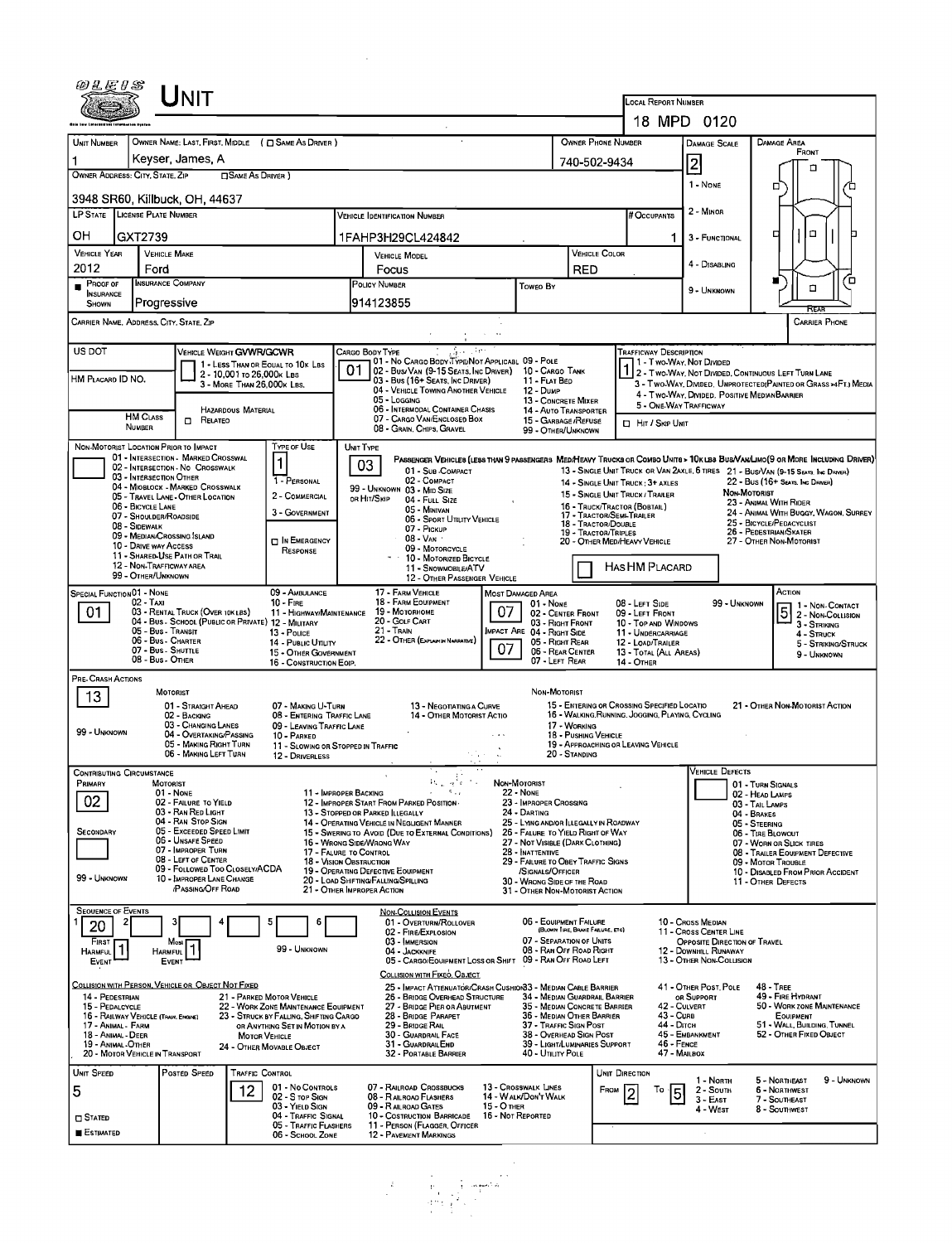|                                                                                                                                                                                                                                                                                                                                                                                                                       | <b>NIT</b>                                                               |                                                                          |                                                                                                 | Service Ap                                   |                                                                          | LOCAL REPORT NUMBER                                                                             |                                                       |                                                                                                                                                                                                                     |
|-----------------------------------------------------------------------------------------------------------------------------------------------------------------------------------------------------------------------------------------------------------------------------------------------------------------------------------------------------------------------------------------------------------------------|--------------------------------------------------------------------------|--------------------------------------------------------------------------|-------------------------------------------------------------------------------------------------|----------------------------------------------|--------------------------------------------------------------------------|-------------------------------------------------------------------------------------------------|-------------------------------------------------------|---------------------------------------------------------------------------------------------------------------------------------------------------------------------------------------------------------------------|
|                                                                                                                                                                                                                                                                                                                                                                                                                       |                                                                          |                                                                          | $\mathcal{L}^{(t)}$                                                                             |                                              |                                                                          |                                                                                                 | 18 MPD 0120                                           |                                                                                                                                                                                                                     |
| UNIT NUMBER                                                                                                                                                                                                                                                                                                                                                                                                           | OWNER NAME: LAST, FIRST, MIDDLE ( C SAME AS DRIVER )                     |                                                                          |                                                                                                 |                                              | OWNER PHONE NUMBER                                                       |                                                                                                 | DAMAGE SCALE                                          | DAMAGE AREA<br>FRONT                                                                                                                                                                                                |
| OWNER ADDRESS: CITY, STATE, ZIP                                                                                                                                                                                                                                                                                                                                                                                       | Lucky Ent. Express Inc.,<br><b>CISAME AS DRIVER</b> )                    |                                                                          |                                                                                                 |                                              | 317-371-5402                                                             |                                                                                                 | $\overline{\mathbf{c}}$                               | п                                                                                                                                                                                                                   |
|                                                                                                                                                                                                                                                                                                                                                                                                                       |                                                                          |                                                                          |                                                                                                 |                                              |                                                                          |                                                                                                 | 1 - NONE                                              | Ω<br>Έ                                                                                                                                                                                                              |
| LP STATE LICENSE PLATE NUMBER                                                                                                                                                                                                                                                                                                                                                                                         | 414 Dougherty Lane, Greenwood, IN, 46143                                 |                                                                          | <b>VEHICLE IDENTIFICATION NUMBER</b>                                                            |                                              |                                                                          | # Occupants                                                                                     | 2 - Minon                                             |                                                                                                                                                                                                                     |
| ΙN<br>2219761                                                                                                                                                                                                                                                                                                                                                                                                         |                                                                          |                                                                          | 1XKAD48X7CJ298065                                                                               |                                              |                                                                          |                                                                                                 | 3 - Functional                                        | d<br>O                                                                                                                                                                                                              |
| <b>VEHICLE YEAR</b><br><b>VEHICLE MAKE</b>                                                                                                                                                                                                                                                                                                                                                                            |                                                                          |                                                                          | <b>VEHICLE MODEL</b>                                                                            |                                              | <b>VEHICLE COLOR</b>                                                     |                                                                                                 |                                                       |                                                                                                                                                                                                                     |
| 2012                                                                                                                                                                                                                                                                                                                                                                                                                  | Kenworth Motor Truck Co.                                                 |                                                                          | Other                                                                                           |                                              | WHI                                                                      |                                                                                                 | 4 - DISABLING                                         | ۵<br>Έ                                                                                                                                                                                                              |
| <b>INSURANCE COMPANY</b><br><b>PROOF OF</b><br><b>INSURANCE</b>                                                                                                                                                                                                                                                                                                                                                       |                                                                          |                                                                          | POLICY NUMBER                                                                                   | Towed By                                     |                                                                          |                                                                                                 | 9 - UNKNOWN                                           | α                                                                                                                                                                                                                   |
| Acord<br>SHOWN<br>CARRIER NAME, ADDRESS, CITY, STATE, ZIP                                                                                                                                                                                                                                                                                                                                                             |                                                                          |                                                                          | 10464                                                                                           |                                              |                                                                          |                                                                                                 |                                                       | REAR<br><b>CARRIER PHONE</b>                                                                                                                                                                                        |
|                                                                                                                                                                                                                                                                                                                                                                                                                       | Lucky Ent. Express I, 414 Dougherty Lane, Greenwood , IN, 46143          |                                                                          |                                                                                                 |                                              |                                                                          |                                                                                                 |                                                       | 317-371-5402                                                                                                                                                                                                        |
| US DOT<br>842758                                                                                                                                                                                                                                                                                                                                                                                                      | VEHICLE WEIGHT GWWR/GCWR<br>1 - LESS THAN OR EQUAL TO 10K LBS            |                                                                          | CARGO BODY TYPE<br>101 - No Cargo Body Type/Not Applicabl 09 - Pole                             |                                              |                                                                          | <b>TRAFFICWAY DESCRIPTION</b>                                                                   | 1 - Two-Way, Not Divided                              |                                                                                                                                                                                                                     |
| HM PLACARD ID NO.                                                                                                                                                                                                                                                                                                                                                                                                     | 2 - 10,001 to 26,000 k Las<br>3 - MORE THAN 26.000K LBS.                 |                                                                          | 01<br>02 - Bus/VAN (9-15 SEATS, INC DRIVER) 10 - CARGO TANK<br>03 - Bus (16+ Seats, Inc Driver) | 11 - FLAT BED                                |                                                                          |                                                                                                 |                                                       | 2 - Two-Way, Not Divided, Continuous Left Turn Lane<br>3 - Two-Way, DIVIDED, UNPROTECTED(PAINTED OR GRASS >4FT.) MEDIA                                                                                              |
|                                                                                                                                                                                                                                                                                                                                                                                                                       |                                                                          |                                                                          | 04 - VEHICLE TOWING ANOTHER VEHICLE<br>05 - Logging                                             | 12 - Dump                                    | 13 - CONCRETE MIXER                                                      | 5 - ONE-WAY TRAFFICWAY                                                                          | 4 - Two-Way, DIVIDED, POSITIVE MEDIANBARRIER          |                                                                                                                                                                                                                     |
| <b>HM CLASS</b><br>NUMBER                                                                                                                                                                                                                                                                                                                                                                                             | <b>HAZARDOUS MATERIAL</b><br><b>D</b> RELATED                            |                                                                          | 06 - INTERMODAL CONTAINER CHASIS<br>07 - CARGO VAN/ENCLOSED BOX<br>08 - Grain, Chips, Gravel    |                                              | 14 - AUTO TRANSPORTER<br>15 - CARBAGE / REFUSE                           | <b>D</b> Hr / Skip Unit                                                                         |                                                       |                                                                                                                                                                                                                     |
| NON-MOTORIST LOCATION PRIOR TO IMPACT                                                                                                                                                                                                                                                                                                                                                                                 |                                                                          | TYPE OF USE                                                              | UNIT TYPE                                                                                       |                                              | 99 - OTHER/UNKNOWN                                                       |                                                                                                 |                                                       |                                                                                                                                                                                                                     |
|                                                                                                                                                                                                                                                                                                                                                                                                                       | 01 - INTERSECTION - MARKED CROSSWAL<br>02 - INTERSECTION - NO CROSSWALK  | 2                                                                        | 17<br>01 - SUB-COMPACT                                                                          |                                              |                                                                          |                                                                                                 |                                                       | Passenger Vehicles (less than 9 passengers Mediteavy Trucks or Combo Unite > 10k LBS Bus/Van/Limo(9 or More Including Driver)<br>13 - SINGLE UNIT TRUCK OR VAN ZAXLE, 6 TIRES 21 - BUS/VAN (9-15 SEATS, INC DRIVER) |
| 03 - INTERSECTION OTHER                                                                                                                                                                                                                                                                                                                                                                                               | 04 - MIDBLOCK - MARKED CROSSWALK                                         | 1 - PERSONAL                                                             | 02 - COMPACT<br>99 - UNKNOWN 03 - MID SIZE                                                      |                                              |                                                                          | 14 - SINGLE UNIT TRUCK: 3+ AXLES                                                                |                                                       | 22 - Bus (16+ Seats, Inc. Damen)                                                                                                                                                                                    |
| 06 - BICYCLE LANE                                                                                                                                                                                                                                                                                                                                                                                                     | 05 - TRAVEL LANE - OTHER LOCATION                                        | 2 - COMMERCIAL<br>3 - GOVERNMENT                                         | OR HIT/SKIP<br>04 - FULL SIZE<br>05 - MINIVAN                                                   |                                              |                                                                          | 15 - SINGLE UNIT TRUCK / TRAILER<br>16 - TRUCK/TRACTOR (BOBTAIL)                                |                                                       | NON-MOTORIST<br>23 - ANIMAL WITH RIDER<br>24 - ANIMAL WITH BUGGY, WAGON, SURREY                                                                                                                                     |
| 07 - SHOULDER/ROADSIDE<br>08 - SIDEWALK                                                                                                                                                                                                                                                                                                                                                                               |                                                                          |                                                                          | 06 - Sport Utility Vehicle<br>07 - Pickup                                                       |                                              | 17 - TRACTOR/SEMI-TRAILER<br>18 - TRACTOR/DOUBLE<br>19 - TRACTOR/TRIPLES |                                                                                                 |                                                       | 25 - Biovoi r/Prnacyclist<br>26 - PEDESTRIAN/SKATER                                                                                                                                                                 |
| 09 - MEDIAN/CROSSING ISLAND<br>10 - DRIVE WAY ACCESS<br>11 - Shared-Use Path or Trail                                                                                                                                                                                                                                                                                                                                 |                                                                          | <b>EMERGENCY</b><br>RESPONSE                                             | $08 - V$ AN <sup>1</sup><br>09 - Motorcycle                                                     | شد انتقبا                                    |                                                                          | 20 - OTHER MEDIMEAVY VEHICLE                                                                    |                                                       | 27 - OTHER NON-MOTORIST                                                                                                                                                                                             |
| 12 - NON-TRAFFICWAY AREA<br>99 - OTHER/UNKNOWN                                                                                                                                                                                                                                                                                                                                                                        |                                                                          |                                                                          | 10 - MOTORIZED BICYCLE<br>11 - SNOWMOBILE/ATV<br>12 - OTHER PASSENGER VEHICLE                   |                                              |                                                                          | HAS HM PLACARD                                                                                  |                                                       |                                                                                                                                                                                                                     |
| <b>SPECIAL FUNCTION 01 - NONE</b>                                                                                                                                                                                                                                                                                                                                                                                     |                                                                          | 09 - AMBULANCE                                                           | 17 - FARM VEHICLE                                                                               | Most Damaged Area                            |                                                                          |                                                                                                 |                                                       | ACTION                                                                                                                                                                                                              |
| 02 - Taxi<br>01                                                                                                                                                                                                                                                                                                                                                                                                       | 03 - RENTAL TRUCK (OVER 10K LBS)                                         | $10 -$ Fine<br>11 - HIGHWAY/MADITENANCE                                  | 18 - FARM EQUIPMENT<br>19 - MOTORHOME<br>20 - Golf Cart                                         | $01 - None$<br>12                            | 02 - CENTER FRONT                                                        | 08 - LEFT SIDE<br>09 - LEFT FRONT                                                               | 99 - UNKNOWN                                          | $\overline{5}$ $\overline{2}$ - Non-Contact<br>$\overline{2}$ - Non-Collision                                                                                                                                       |
| 05 - Bus Transit<br>06 - Bus - CHARTER                                                                                                                                                                                                                                                                                                                                                                                | 04 - Bus - School (Public or Private) 12 - Military                      | 13 - Pouce                                                               | 21 - TRAIN<br>22 - OTHER (EXPLAN IN NARRATIVE)                                                  | IMPACT ARE 04 - RIGHT SIDE                   | 03 - Right Front<br>05 - Right Rear                                      | 10 - TOP AND WINDOWS<br>11 - UNDERCARRIAGE                                                      |                                                       | 3 - STRIKING<br>$4 -$ Struck                                                                                                                                                                                        |
| 07 - Bus - SHUTTLE                                                                                                                                                                                                                                                                                                                                                                                                    |                                                                          | 14 - Pusuc Unury                                                         |                                                                                                 |                                              |                                                                          |                                                                                                 |                                                       |                                                                                                                                                                                                                     |
| 08 - Bus - OTHER                                                                                                                                                                                                                                                                                                                                                                                                      |                                                                          | 15 - OTHER GOVERNMENT                                                    |                                                                                                 | 12                                           | 06 - REAR CENTER                                                         | 12 - LOAD/TRAILER<br>13 - TOTAL (ALL AREAS)                                                     |                                                       | 5 - STRIKING/STRUCK<br>9 - UNKNOWN                                                                                                                                                                                  |
|                                                                                                                                                                                                                                                                                                                                                                                                                       |                                                                          | 16 - CONSTRUCTION EQIP.                                                  |                                                                                                 |                                              | 07 - LEFT REAR                                                           | 14 - OTHER                                                                                      |                                                       |                                                                                                                                                                                                                     |
| MOTORIST                                                                                                                                                                                                                                                                                                                                                                                                              |                                                                          |                                                                          |                                                                                                 |                                              | NON-MOTORIST                                                             |                                                                                                 |                                                       |                                                                                                                                                                                                                     |
|                                                                                                                                                                                                                                                                                                                                                                                                                       | 01 - STRAIGHT AHEAD<br>02 - BACKING                                      | 07 - MAKING U-TURN<br>08 - ENTERING TRAFFIC LANE                         | 13 - NEGOTIATING A CURVE<br>14 - OTHER MOTORIST ACTIO                                           |                                              |                                                                          | 15 - ENTERING OR CROSSING SPECIFIED LOCATIO<br>16 - WALKING, RUNNING, JOGGING, PLAYING, CYCLING |                                                       | 21 - OTHER NON-MOTORIST ACTION                                                                                                                                                                                      |
|                                                                                                                                                                                                                                                                                                                                                                                                                       | 03 - CHANGING LANES<br>04 - OVERTAKING/PASSING<br>05 - MAKING RIGHT TURN | 09 - LEAVING TRAFFIC LANE<br>10 - PARKED                                 |                                                                                                 |                                              | 17 - WORKING<br>18 - Pushing Vehicle                                     | 19 - APPROACHING OR LEAVING VEHICLE                                                             |                                                       |                                                                                                                                                                                                                     |
|                                                                                                                                                                                                                                                                                                                                                                                                                       | 06 - MAKING LEFT TURN                                                    | 11 - Slowing or Stopped in Traffic<br>12 - DRIVERLESS                    |                                                                                                 |                                              | 20 - STANDING                                                            |                                                                                                 |                                                       |                                                                                                                                                                                                                     |
|                                                                                                                                                                                                                                                                                                                                                                                                                       |                                                                          |                                                                          |                                                                                                 | Non-Motorust                                 |                                                                          |                                                                                                 | VEHICLE DEFECTS                                       | 701 - TURN SIGNALS                                                                                                                                                                                                  |
|                                                                                                                                                                                                                                                                                                                                                                                                                       | 01 - NONE<br>02 - FAILURE TO YIELD                                       |                                                                          | 11 - IMPROPER BACKING<br>12 - IMPROPER START FROM PARKED POSITION                               | $22 - None$<br>23 - IMPROPER CROSSING        |                                                                          |                                                                                                 |                                                       | 02 - HEAD LAMPS<br>03 - TAIL LAMPS                                                                                                                                                                                  |
|                                                                                                                                                                                                                                                                                                                                                                                                                       | 03 - RAN RED LIGHT<br>04 - RAN STOP SIGN<br>05 - Excfeded Speed Limit    |                                                                          | 13 - STOPPED OR PARKED ILLEGALLY<br>14 - Operating Vehicle in Negligent MANNER                  | 24 - DARTING                                 | 25 - LYING ANDJOR ILLEGALLY IN ROADWAY                                   |                                                                                                 |                                                       | 04 - BRAKES<br>05 - STEERING                                                                                                                                                                                        |
|                                                                                                                                                                                                                                                                                                                                                                                                                       | 06 - Unsafe Speed<br>07 - IMPROPER TURN                                  |                                                                          | 15 - Swering to Avoid (Due to External Conditions)<br>16 - WRONG SIDE/WRONG WAY                 | 28 - INATTENTIVE                             | 26 - FALURE TO YIELD RIGHT OF WAY<br>27 - Not Visible (DARK CLOTHING)    |                                                                                                 |                                                       | 06 - TIRE BLOWOUT<br>07 - WORN OR SLICK TIRES                                                                                                                                                                       |
|                                                                                                                                                                                                                                                                                                                                                                                                                       | 08 - LEFT OF CENTER<br>09 - FOLLOWED TOO CLOSELY/ACDA                    |                                                                          | 17 - FALURE TO CONTROL<br>18 - Vision Obstruction<br>19 - OPERATING DEFECTIVE EQUIPMENT         | /SIGNALS/OFFICER                             | 29 - FAILURE TO OBEY TRAFFIC SIGNS                                       |                                                                                                 |                                                       | 08 - TRAILER EQUIPMENT DEFECTIVE<br>09 - MOTOR TROUBLE<br>10 - DISABLED FROM PRIOR ACCIDENT                                                                                                                         |
|                                                                                                                                                                                                                                                                                                                                                                                                                       | 10 - IMPROPER LANE CHANGE<br><b><i>iPASSINGOFF ROAD</i></b>              |                                                                          | 20 - LOAD SHIFTING/FALLING/SPILLING<br>21 - Other Improper Action                               |                                              | 30 - WRONG SIDE OF THE ROAD<br>31 - OTHER NON-MOTORIST ACTION            |                                                                                                 |                                                       | 11 - OTHER DEFECTS                                                                                                                                                                                                  |
| 13                                                                                                                                                                                                                                                                                                                                                                                                                    |                                                                          |                                                                          | <b>NON-COLLISION EVENTS</b>                                                                     |                                              |                                                                          |                                                                                                 |                                                       |                                                                                                                                                                                                                     |
| 20                                                                                                                                                                                                                                                                                                                                                                                                                    |                                                                          | 5                                                                        | 01 - Overturn/Rollover<br>02 - FIRE/EXPLOSION                                                   |                                              | 06 - EQUIPMENT FAILURE<br>(BLOWN TIRE, BRAKE FAILURE, ETC)               |                                                                                                 | 10 - Cross Median<br>11 - Cross CENTER LINE           |                                                                                                                                                                                                                     |
| FIRST<br><b>HARMFUL</b>                                                                                                                                                                                                                                                                                                                                                                                               | Most                                                                     | 99 - Unknown                                                             | 03 - IMMERSION<br>04 - JACKKNIFE                                                                |                                              | 07 - SEPARATION OF UNITS<br>08 - RAN OFF ROAD RIGHT                      |                                                                                                 | OPPOSITE DIRECTION OF TRAVEL<br>12 - DOWNHILL RUNAWAY |                                                                                                                                                                                                                     |
| EVENT<br>EVENT                                                                                                                                                                                                                                                                                                                                                                                                        |                                                                          |                                                                          | 05 - CARGO/EQUIPMENT LÓSS OR SHIFT 09 - RAN OFF ROAD LEFT<br>COLLISION WITH FIXED, OBJECT       |                                              |                                                                          |                                                                                                 | 13 - OTHER NON-COLLISION                              |                                                                                                                                                                                                                     |
|                                                                                                                                                                                                                                                                                                                                                                                                                       |                                                                          |                                                                          | 25 - IMPACT ATTENUATOR/CRASH CUSHIOX83 - MEDIAN CABLE BARRIER<br>26 - BRIDGE OVERHEAD STRUCTURE |                                              | 34 - MEDIAN GUARDRAIL BARRIER                                            |                                                                                                 | 41 - OTHER POST, POLE                                 | 48 - TREE<br>49 - FIRE HYDRANT                                                                                                                                                                                      |
|                                                                                                                                                                                                                                                                                                                                                                                                                       |                                                                          | 21 - PARKED MOTOR VEHICLE<br>22 - WORK ZONE MAINTENANCE EQUIPMENT        | 27 - BRIDGE PIER OR ABUTMENT<br>28 - BRIDGE PARAPET                                             |                                              | 35 - Median Concrete Barrier<br>36 - MEDIAN OTHER BARRIER                | 42 - CULVERT<br>43 - Cure                                                                       | OR SUPPORT                                            | 50 - WORK ZONE MAINTENANCE<br>EQUIPMENT                                                                                                                                                                             |
|                                                                                                                                                                                                                                                                                                                                                                                                                       | MOTOR VEHICLE                                                            | 23 - STRUCK BY FALLING, SHIFTING CARGO<br>OR ANYTHING SET IN MOTION BY A | 29 - Bridge Rail<br>30 - GUARDRAIL FACE                                                         |                                              | 37 - TRAFFIC SIGN POST<br>38 - Overhead Sign Post                        | 44 - Олгон                                                                                      | 45 - EMBANKMENT                                       | 51 - WALL, BUILDING, TUNNEL<br>52 - OTHER FIXED OBJECT                                                                                                                                                              |
|                                                                                                                                                                                                                                                                                                                                                                                                                       |                                                                          | 24 - OTHER MOVABLE OBJECT                                                | 31 - GUARDRAILEND<br>32 - PORTABLE BARRIER                                                      |                                              | 39 - LIGHT/LUMINARIES SUPPORT<br>40 - UTILITY POLE                       | 46 - FENCE<br>47 - MAILBOX                                                                      |                                                       |                                                                                                                                                                                                                     |
| PRE-CRASH ACTIONS<br>99 - UNKNOWN<br>CONTRIBUTING CIRCUMSTANCE<br>PRIMARY MOTORIST<br>01<br>SECONDARY<br>99 - UNKNOWN<br><b>SEQUENCE OF EVENTS</b><br>HARMFUL 1<br>COLLISION WITH PERSON, VEHICLE OR OBJECT NOT FIXED<br>14 - PEDESTRIAN<br>15 - PEGALCYCLE<br>16 - RAILWAY VEHICLE (TRAIN, ENGINE)<br>17 - ANIMAL - FARM<br>18 - Animal - Deer<br>19 - ANIMAL-OTHER<br>20 - MOTOR VEHICLE IN TRANSPORT<br>UNIT SPEED | POSTED SPEED<br>TRAFFIC CONTROL                                          |                                                                          |                                                                                                 |                                              |                                                                          | UNIT DIRECTION                                                                                  |                                                       |                                                                                                                                                                                                                     |
|                                                                                                                                                                                                                                                                                                                                                                                                                       | 12                                                                       | 01 - No CONTROLS<br>02 - S TOP SIGN                                      | 07 - RAILROAD CROSSBUCKS<br>08 - RAILROAD FLASHERS                                              | 13 - Crosswalk Lines<br>14 - WALK/DON'T WALK | FROM                                                                     | То<br>8                                                                                         | 1 - North<br>2 - South                                | 9 - Unknown<br>5 - NORTHEAST<br>6 - NORTHWEST                                                                                                                                                                       |
|                                                                                                                                                                                                                                                                                                                                                                                                                       |                                                                          | 03 - YIELD SIGN<br>04 - Traffic Signal                                   | 09 - RAILROAD GATES<br>10 - COSTRUCTION BARRICADE 16 - NOT REPORTED                             | 15 - Отнев                                   |                                                                          |                                                                                                 | $3 - EAST$<br>4 - West                                | 7 - SOUTHEAST<br>8 - Southwest                                                                                                                                                                                      |
| $\square$ Stated<br>ESTIMATED                                                                                                                                                                                                                                                                                                                                                                                         |                                                                          | 05 - Traffic Flashers<br>06 - SCHOOL ZONE                                | 11 - PERSON (FLAGGER, OFFICER<br>. 12 - Pavement Markings                                       |                                              |                                                                          |                                                                                                 |                                                       |                                                                                                                                                                                                                     |

 $\sim 10^{-1}$ 

 $\label{eq:2} \frac{1}{\sqrt{2}}\int_{0}^{\infty}\frac{1}{\sqrt{2\pi}}\left(\frac{1}{\sqrt{2\pi}}\right)^{2}d\mu_{\rm{eff}}\,.$